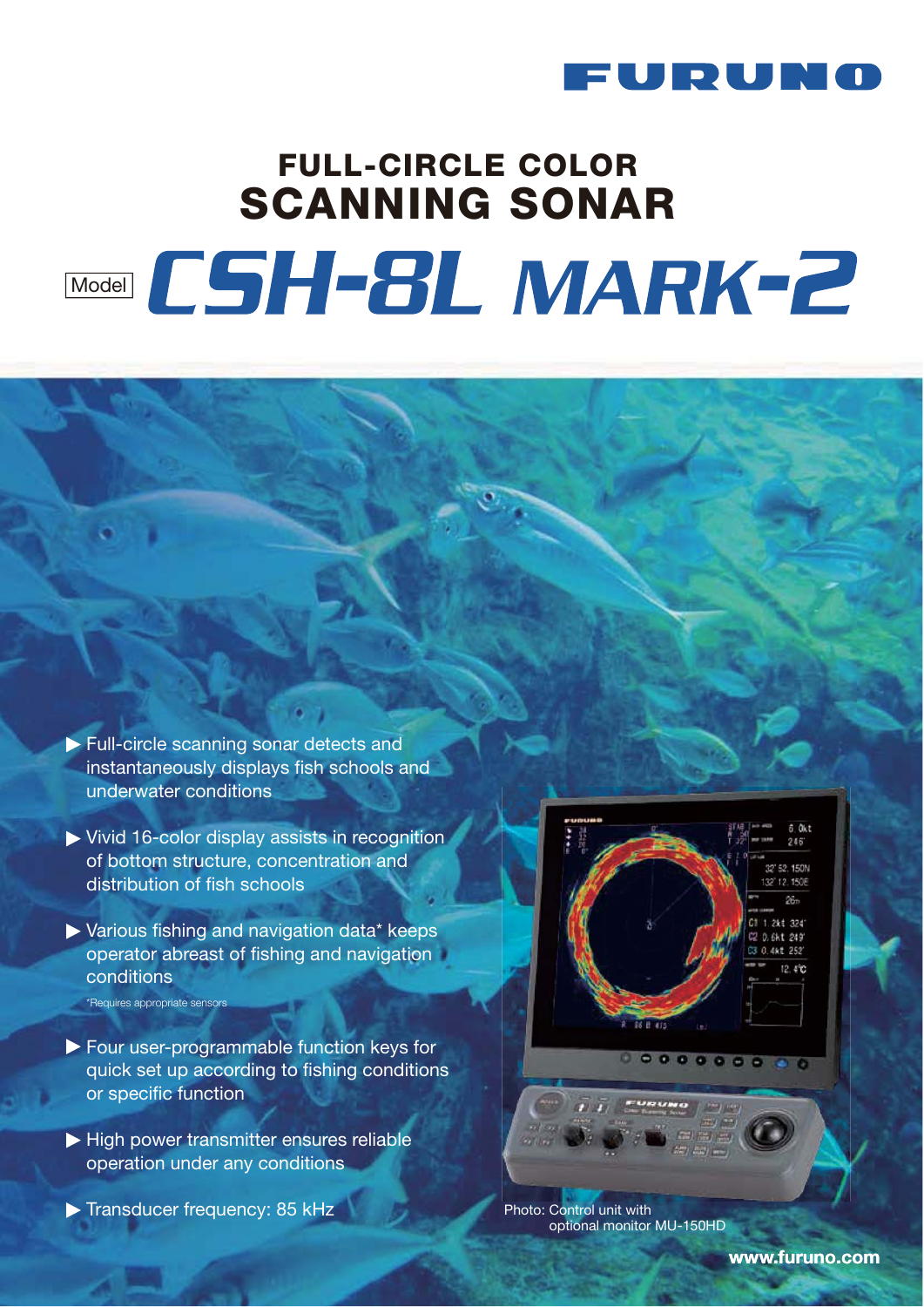# **A compact, high frequency sonar with revolutionary discrimination between bottom fish and seabed**

The CSH-8L MARK-2 is a full-circle scanning sonar that rapidly detects and displays individual fish, schools of fish and changing underwater conditions. Fish distribution and seabed conditions are shown in 16 colors, 360 degrees around your vessel.

The CSH-8L MARK-2 is an 85 kHz high frequency sonar, which makes it ideal for searching near the vessel or in shallow water because of its narrow beam width and enhanced target identification capability. Fish and bottom echoes are clearly separated and bait fish are more easily captured. With automatic tilt scanning as a standard feature, the CSH-8L MARK-2 is suitable for both midwater trawlers and purse seiners.

The CSH-8L MARK-2 is provided in a BlackBox configuration for space saving and flexible installation. It consists of a compact hull unit, transceiver unit and processor unit. A variety of monitors are available to suit your installation and operational requirements. FURUNO's MU-series displays are specially designed to meet the requirements of marine professionals around the world.

For a remote station, a second display and remote control can be simply plugged into the processor unit.

### **What is Scanning Sonar?**



Detection image of scanning sonar





Fish echo displayed on CSH-8L MARK-2

The transducer of a scanning sonar consists of many elements to transmit the echo in all directions simultaneously without rotating the transducer. The echo is redrawn on the display instantaneously according to the latest feedback from the transducer. Because this sonar scans quickly, it greatly improves the fishing operation, especially when searching for/following fast swimming fish.

#### **Extremely Quick Scanning Speed**



The CSH-8L MARK-2 completes a scan within 0.54 seconds/scan while the conventional PPI sonar<sup>\*1</sup> takes 32 seconds to train full circle under the same range/conditions<sup>\*2</sup>. Scanning sonar is capable of providing information that is about 60 times more comprehensive than PPI sonars. Fast scanning lessens the chance of missing a small change in underwater conditions. This is especially helpful when range and tilt require frequent adjustment while fishing, offering no frustration on redrawing time.

\*1 CH-250 PPI sonar, training at 6° steps. \*2 Based on 400 m range in combination display mode.

#### **No Blind Area**



Scanning Sonar shows the actual situation 360 degrees around the vessel, and gives all the necessary information as needed. No more blind areas to consider, allowing the operator to concentrate on the tilt, range, fishing area, etc.

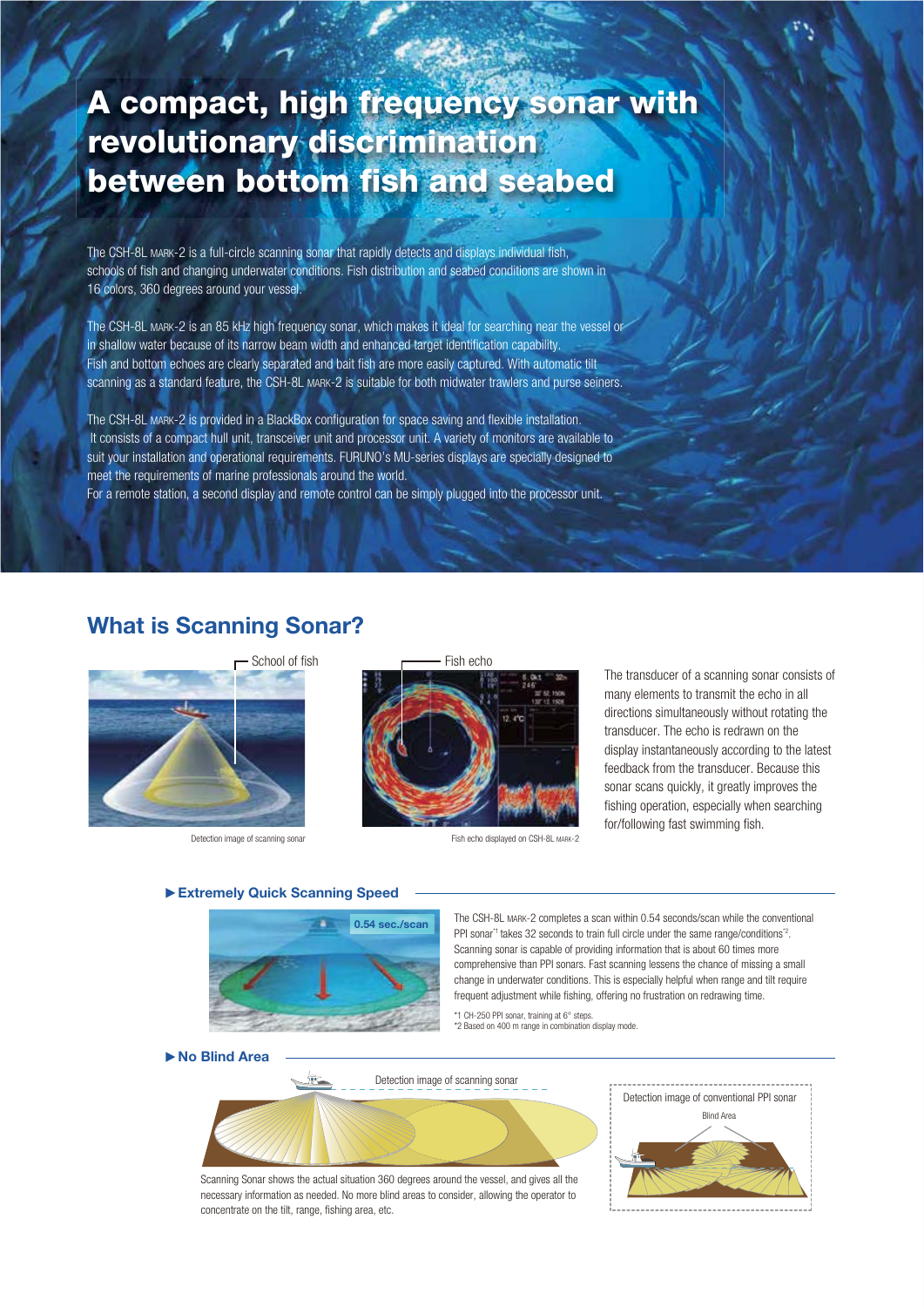# **Selectable User-Friendly Operating Modes**

There are three basic operating modes: normal sonar display (single scan), Echo sounder combination (single scan and echo sounder) and Audio combination (single scan and audio pictures).



**Sonar Display**

Navigation data can be displayed in the text window, with connection of appropriate sensors. This mode is useful for detecting and tracking schools of fish.



The sonar picture appears on the left and the signal fed from the echosounder at the lower right side of the screen. This mode is suitable for judging fish school concentration. **Sonar + Echo sounder\***

\*Interface with Echo sounder/Fish finder required



#### **Sonar + Audio**

Sonar picture appears on the left and the audio display at the lower right side of the screen. This mode is useful for analyzing echoes in a desired area.

# **Easy-to-Use Controls**

The control unit of CSH-8L MARK-2 combines ergonomics and functions in a user-friendly manner. All controls respond quickly to the operator's command and the associated reaction can be seen on the screen immediately. Four user-defined functions can be assigned to Function keys (F1 to F4), providing for rapid setup and operation.





The optional remote controller provides armchair control of the tilt, range and gain.

# **Clear target presentation and discrimination**



Control unit with optional monitor MU-150HD



A horizontal view with minimum tilt angle, scanning sonar displays a vertical slice through the water. With its advanced detecting performance, the CSH-8L MARK-2 clearly discriminates the columns of bridge underwater.